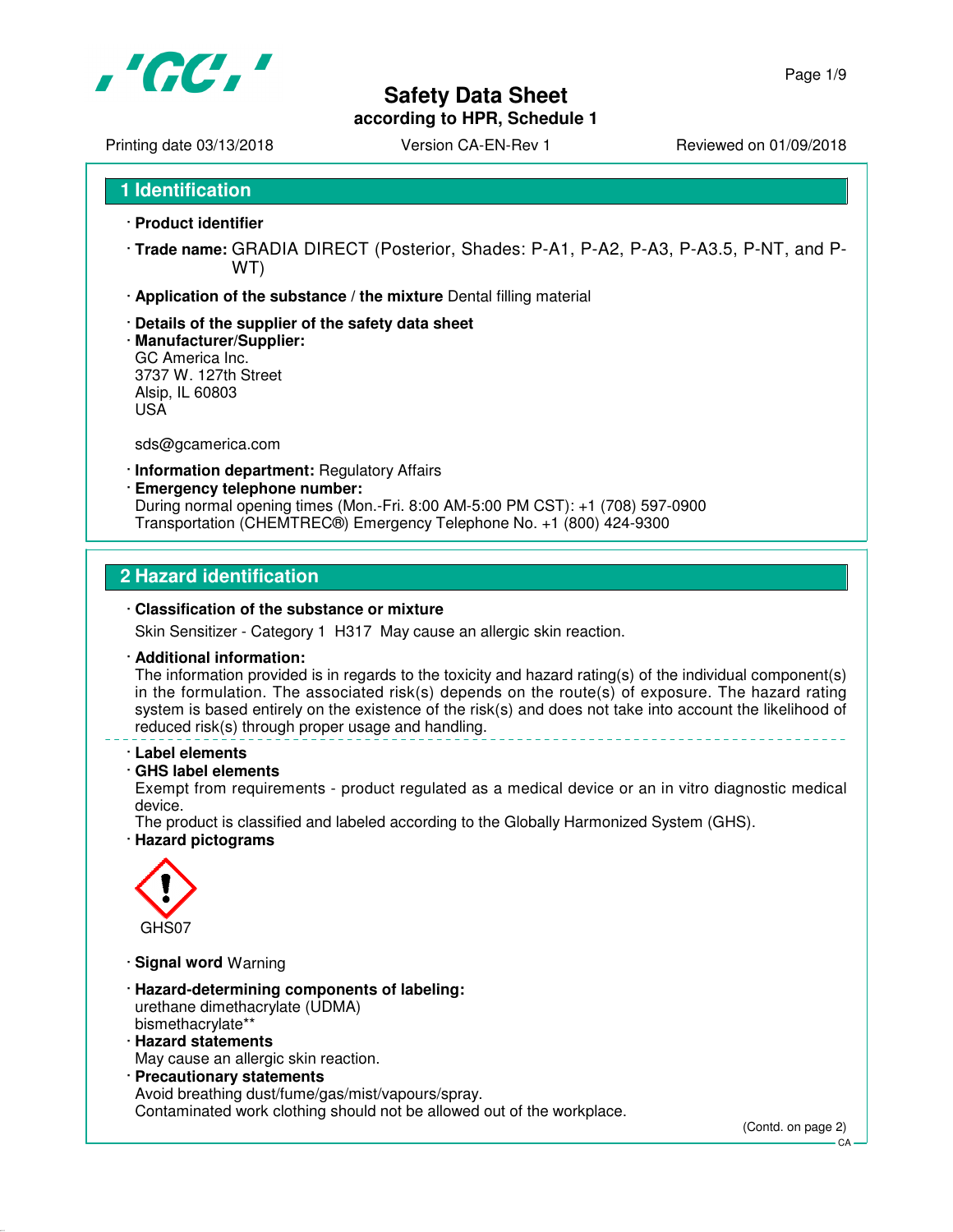Printing date 03/13/2018 **Version CA-EN-Rev 1** Reviewed on 01/09/2018

**Trade name:** GRADIA DIRECT (Posterior, Shades: P-A1, P-A2, P-A3, P-A3.5, P-NT, and P-WT)

(Contd. of page 1) Wear protective gloves. If skin irritation or rash occurs: Get medical advice/attention. Specific treatment (see on this label). Dispose of contents/container in accordance with local/regional/national/international regulations. · **Additional information:** 13.9 % of the mixture consists of an ingredient or ingredients of unknown acute toxicity. · **Classification system:** · **NFPA ratings (scale 0 - 4)** 1 1 1  $Health = 1$  $Fire = 1$ Reactivity  $= 1$ · **HMIS-ratings (scale 0 - 4)**

**HEALTH**  FIRE **REACTIVITY** 1  $\boxed{1}$  $\blacksquare$  $Health = 1$  $Fire = 1$ Reactivity  $= 1$ 

# **3 Composition/Information on ingredients**

· **Chemical characterization: Mixtures**

· **Description:** Mixture of the substances listed below with nonhazardous additions.

| · Dangerous components:               |                                                |                 |  |
|---------------------------------------|------------------------------------------------|-----------------|--|
|                                       | CAS: 72869-86-4 urethane dimethacrylate (UDMA) | $10 - 30\%$ w/w |  |
|                                       | bismethacrylate**                              | 1 - 5% w/w      |  |
|                                       | dimethacrylate**                               | 1 - 5% w/w      |  |
| A statistic could be formed at the co |                                                |                 |  |

### · **Additional information:**

If a substance is marked with \*\*, then substance is a trade secret. This is allowed under OSHA's Hazard Communication Standard (HCS) as a trade secret and under GHS as Confidential Business Information (CBI).

# **4 First aid measures**

### · **Description of first aid measures**

· **General information:**

Immediately remove any clothing soiled by the product. If symptoms persist consult doctor.

- 
- · **After inhalation:**

Supply fresh air; consult doctor in case of complaints.

In case of unconsciousness place patient stably in side position for transportation.

- · **After skin contact:** Immediately wash with water and soap and rinse thoroughly. Seek medical treatment.
- · **After eye contact:** Rinse opened eye for several minutes under running water. If symptoms persist, consult a doctor. · **After swallowing:**

Rinse out mouth and then drink plenty of water. If symptoms persist consult doctor.

(Contd. on page 3)

CA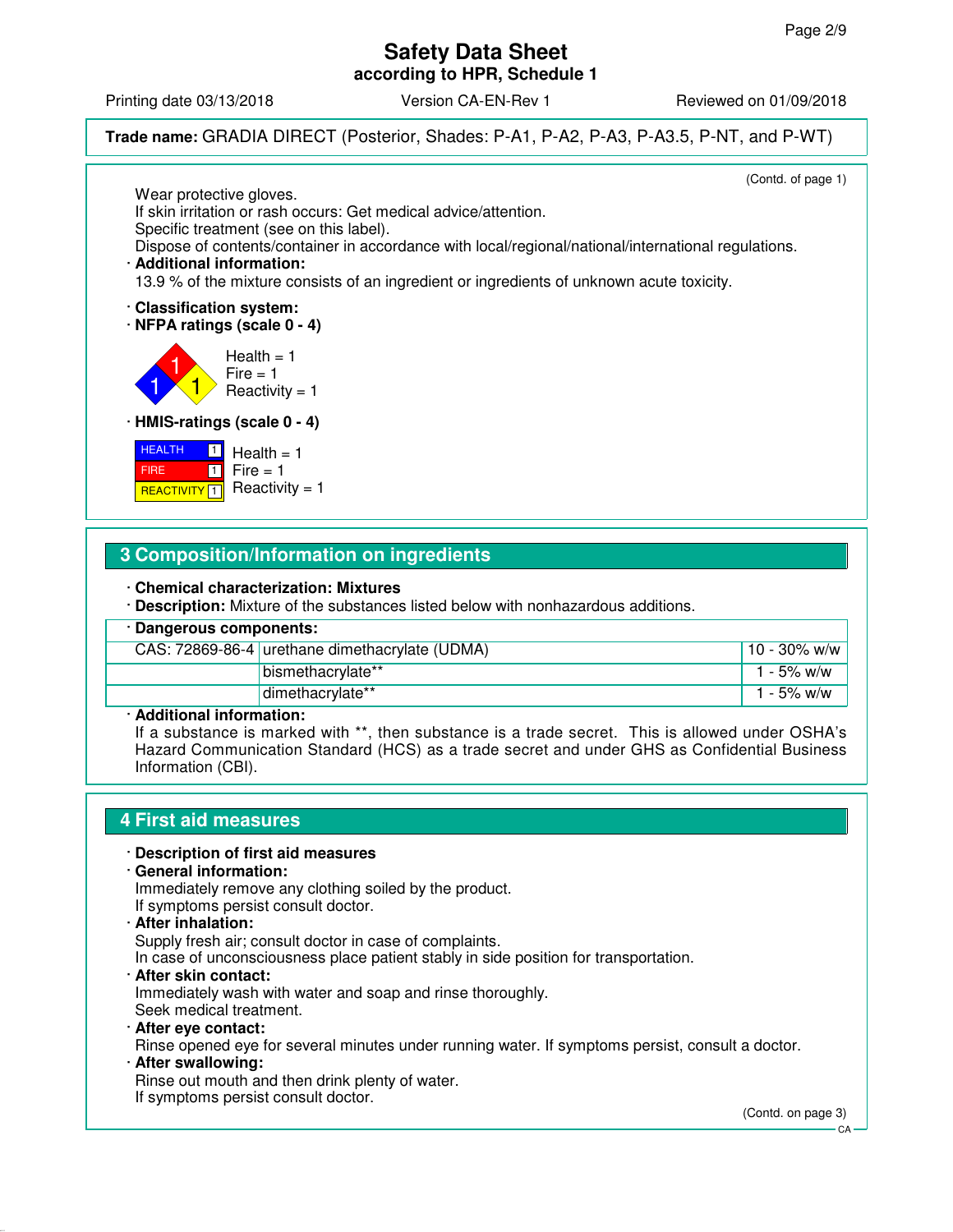Printing date 03/13/2018 **Version CA-EN-Rev 1** Reviewed on 01/09/2018

**Trade name:** GRADIA DIRECT (Posterior, Shades: P-A1, P-A2, P-A3, P-A3.5, P-NT, and P-WT)

(Contd. of page 2)

- · **Information for doctor:**
- · **Most important symptoms and effects, both acute and delayed** Allergic reactions · **Indication of any immediate medical attention and special treatment needed** No further relevant information available.

# **5 Firefighting measures**

- · **Extinguishing media**
- · **Suitable extinguishing agents:** CO2, extinguishing powder or water spray. Fight larger fires with water spray or alcohol resistant foam. Use fire fighting measures that suit the environment.
- · **For safety reasons unsuitable extinguishing agents:** Water with full jet · **Special hazards arising from the substance or mixture** Formation of toxic gases is possible during heating or in case of fire.
- · **Advice for firefighters**
- · **Protective equipment:** Wear self-contained respiratory protective device.
- · **Additional information**

Dispose of fire debris and contaminated fire fighting water in accordance with official regulations.

# **6 Accidental release measures**

· **Personal precautions, protective equipment and emergency procedures** Remove persons from danger area. Avoid contact with the eyes and skin. Wear protective clothing. · **Environmental precautions:** Do not allow product to reach sewage system or any water course.

Inform respective authorities in case of seepage into water course or sewage system. Do not allow to penetrate the ground/soil.

- In case of seepage into the ground inform responsible authorities.
- · **Methods and material for containment and cleaning up:** Absorb liquid components with liquid-binding material. Dispose of the collected material according to regulations.
- **Reference to other sections** See Section 7 for information on safe handling. See Section 8 for information on personal protection equipment. See Section 13 for disposal information.

# **7 Handling and storage**

- · **Handling:**
- · **Precautions for safe handling**
- Observe instructions for use.
- Ensure good ventilation/exhaustion at the workplace.
- Prevent formation of aerosols.
- Avoid contact with the eyes and skin.
- · **Information about protection against explosions and fires:** No special measures required.

(Contd. on page 4)

CA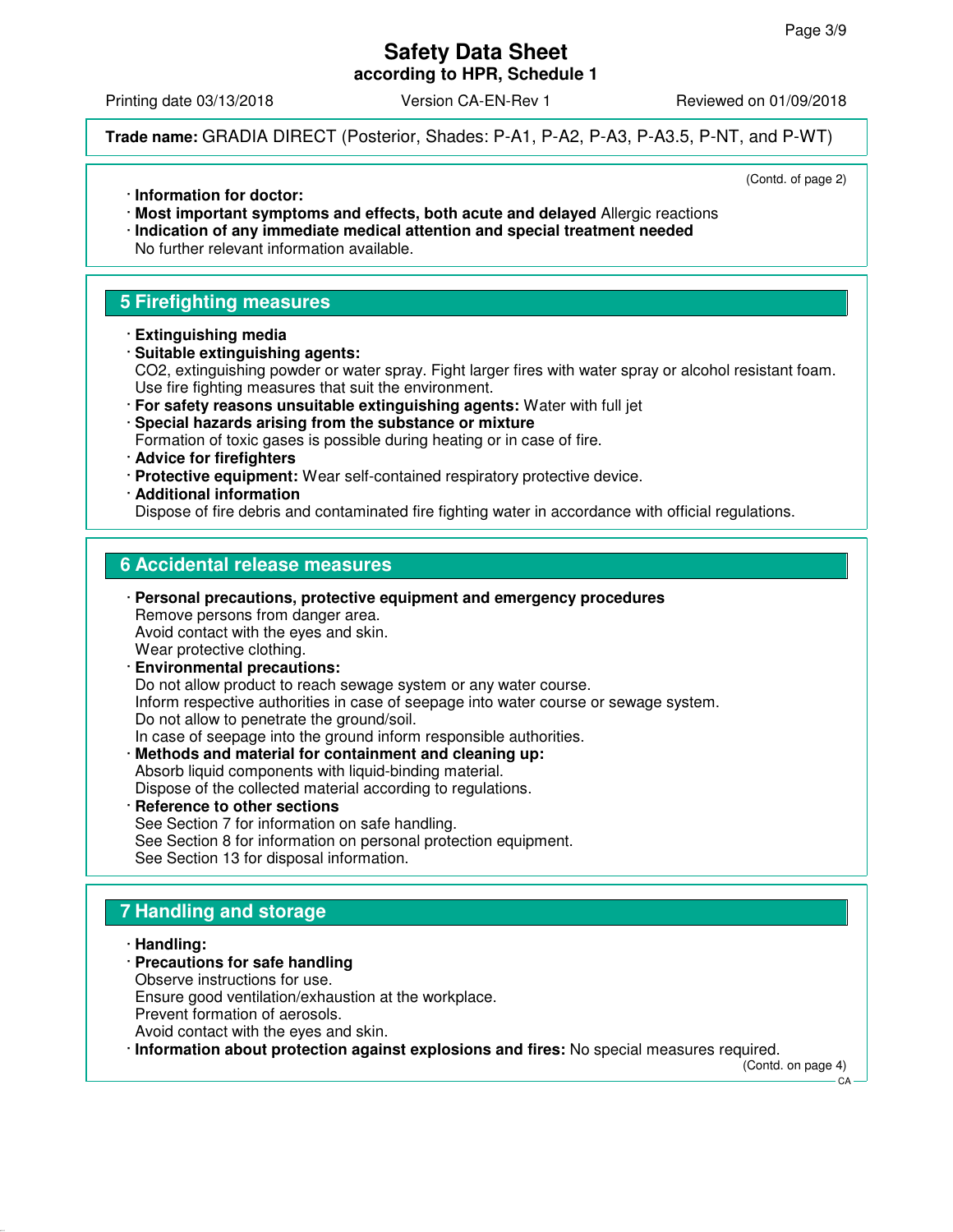Printing date 03/13/2018 **Version CA-EN-Rev 1** Reviewed on 01/09/2018

**Trade name:** GRADIA DIRECT (Posterior, Shades: P-A1, P-A2, P-A3, P-A3.5, P-NT, and P-WT)

(Contd. of page 3)

- · **Conditions for safe storage, including any incompatibilities**
- · **Storage:**
- · **Requirements to be met by storerooms and receptacles:**
- Store only in unopened original receptacles.
- · **Information about storage in one common storage facility:** Store away from foodstuffs.
- · **Further information about storage conditions:** Observe instructions for use / storage.
- · **Specific end use(s)** No further relevant information available.

# **8 Exposure controls/ Personal protection**

- · **Additional information about design of technical systems:** No further data; see item 7.
- · **Control parameters**
- · **Components with limit values that require monitoring at the workplace:** The product does not contain any relevant quantities of materials with critical values that have to be monitored at the workplace.
- · **Additional information:** The lists that were valid during the creation were used as basis.
- · **Exposure controls**
- · **Personal protective equipment:**
- · **General protective and hygienic measures:**
- The usual precautionary measures for handling chemicals should be followed.
- Avoid contact with the eyes and skin.

Wash hands before breaks and at the end of work.

Immediately remove all soiled and contaminated clothing.

· **Breathing equipment:**



Suitable respiratory protective device recommended.

### · **Protection of hands:**



Protective gloves

### · **Material of gloves**

The selection of the suitable gloves does not only depend on the material, but also on further marks of quality and varies from manufacturer to manufacturer. As the product is a preparation of several substances, the resistance of the glove material can not be calculated in advance and has therefore to be checked prior to the application.

### · **Penetration time of glove material**

The exact break through time has to be found out by the manufacturer of the protective gloves and has to be observed.

· **Eye protection:** Safety glasses

(Contd. on page 5)

CA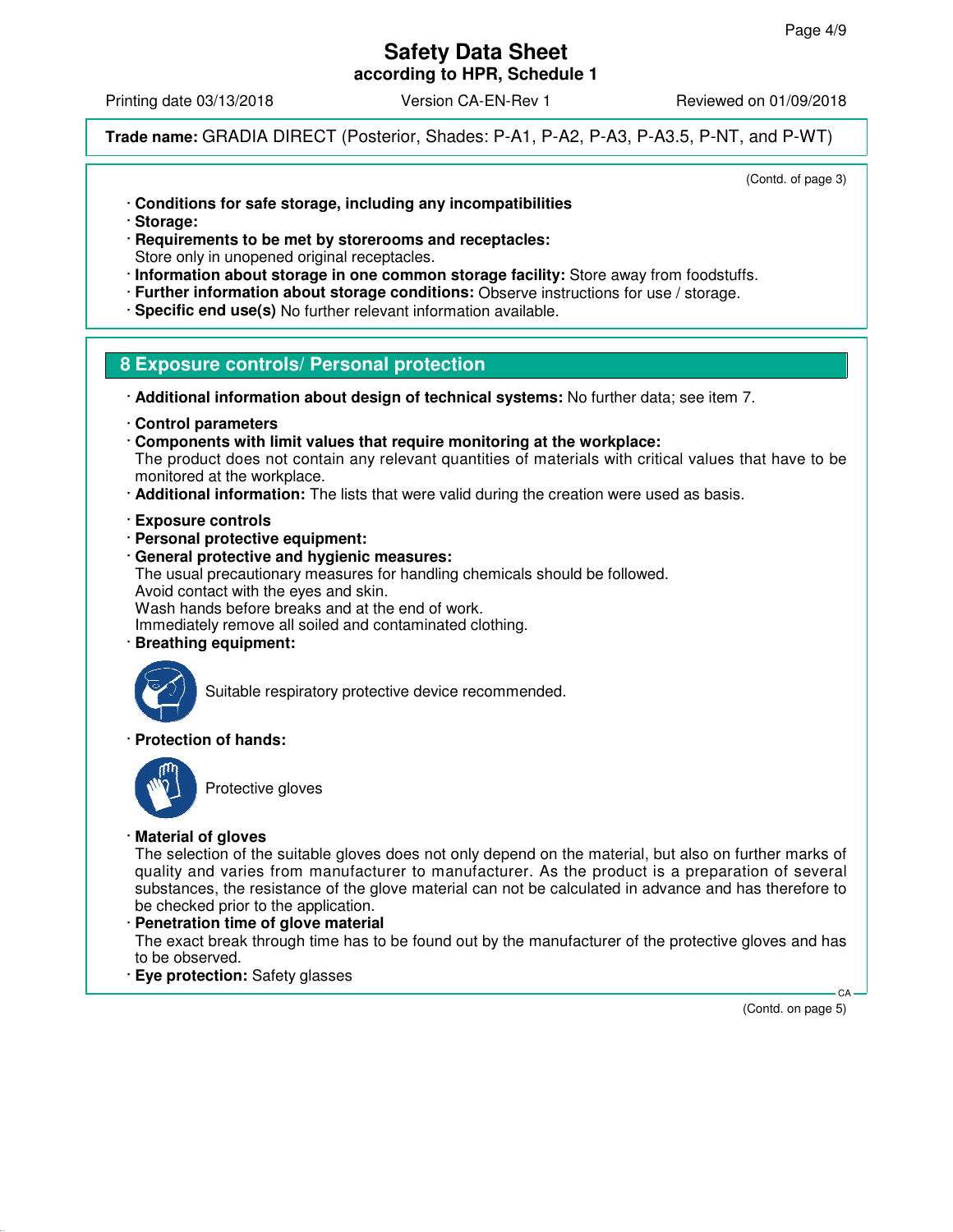Printing date 03/13/2018 Version CA-EN-Rev 1 Reviewed on 01/09/2018

**Trade name:** GRADIA DIRECT (Posterior, Shades: P-A1, P-A2, P-A3, P-A3.5, P-NT, and P-WT)

(Contd. of page 4)

| 9 Physical and chemical properties                                                                |                                                                                  |  |  |  |
|---------------------------------------------------------------------------------------------------|----------------------------------------------------------------------------------|--|--|--|
| · Information on basic physical and chemical properties<br>· General Information                  |                                                                                  |  |  |  |
| · Appearance:<br>Form:<br>Color:<br>· Odor:<br>Odor threshold:                                    | Pasty<br>According to product specification<br>Characteristic<br>Not determined. |  |  |  |
| · pH-value:                                                                                       | Not determined.                                                                  |  |  |  |
| Change in condition<br><b>Melting point/Melting range:</b><br><b>Boiling point/Boiling range:</b> | Undetermined.<br>Undetermined.                                                   |  |  |  |
| · Flash point:                                                                                    | Not applicable.                                                                  |  |  |  |
| · Flammability (solid, gaseous):                                                                  | Not applicable.                                                                  |  |  |  |
| · Ignition temperature:                                                                           | Undetermined.                                                                    |  |  |  |
| · Decomposition temperature:                                                                      | Not determined.                                                                  |  |  |  |
| · Auto igniting:                                                                                  | Product is not self-igniting.                                                    |  |  |  |
| · Danger of explosion:                                                                            | Product does not present an explosion hazard.                                    |  |  |  |
| · Explosion limits:<br>Lower:<br>Upper:                                                           | Not determined.<br>Not determined.                                               |  |  |  |
| · Vapor pressure:                                                                                 | Not determined.                                                                  |  |  |  |
| · Density:<br>· Relative density<br>· Vapor density<br>· Evaporation rate                         | Not determined.<br>Not determined.<br>Not determined.<br>Not determined.         |  |  |  |
| · Solubility in / Miscibility with<br>Water:                                                      | Insoluble.                                                                       |  |  |  |
| · Partition coefficient (n-octanol/water): Not determined.                                        |                                                                                  |  |  |  |
| · Viscosity:<br><b>Dynamic:</b><br>Kinematic:                                                     | Not determined.<br>Not determined.                                               |  |  |  |
| · Solvent content:                                                                                |                                                                                  |  |  |  |
| <b>Solids content:</b><br>Other information                                                       | 100.0 $%$<br>No further relevant information available.                          |  |  |  |

# **10 Stability and reactivity**

· **Reactivity** No further relevant information available.

- · **Chemical stability** Stable at ambient temperature.
- · **Thermal decomposition / conditions to be avoided:** No decomposition if used according to specifications.

(Contd. on page 6)

CA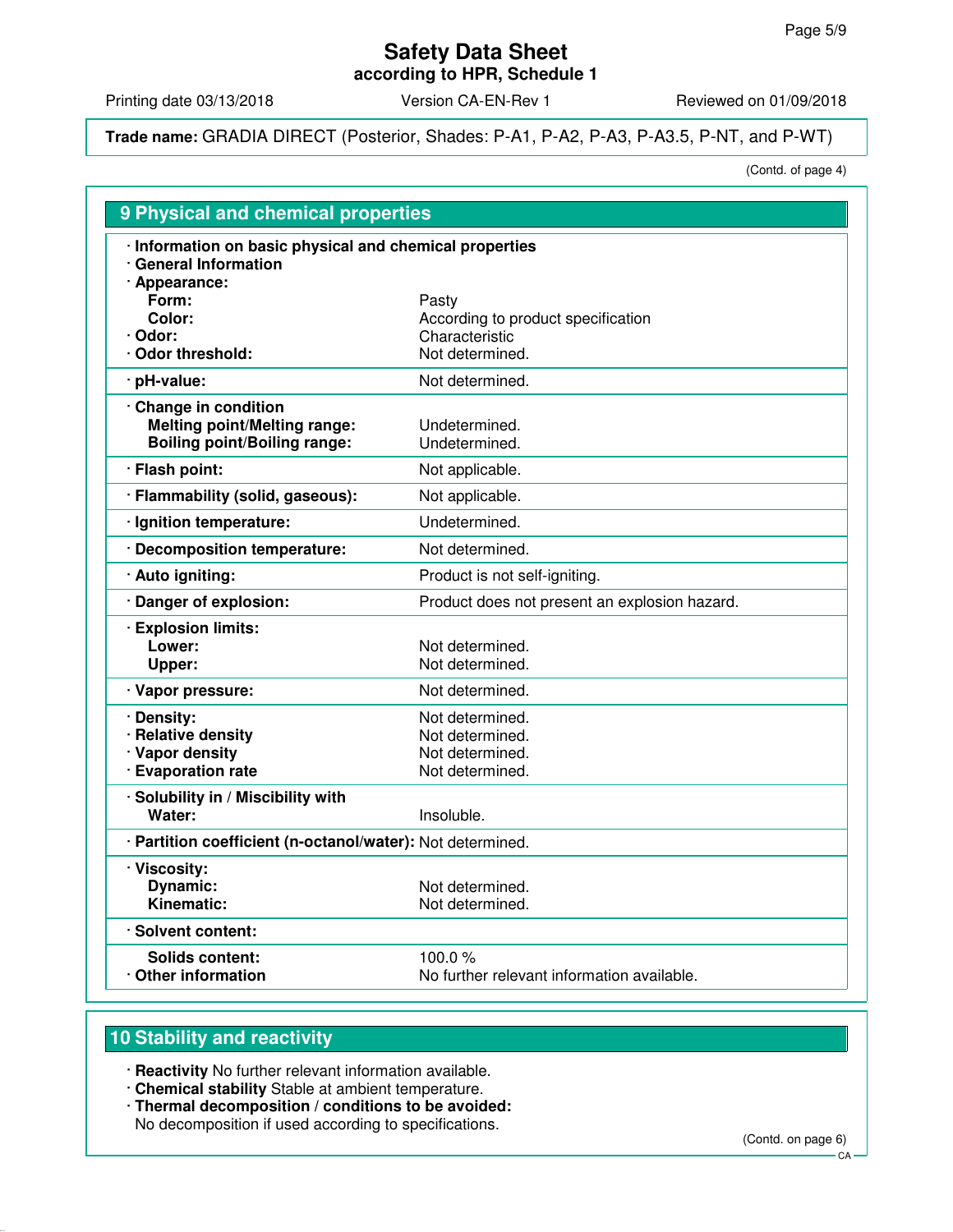(Contd. of page 5)

## **Safety Data Sheet according to HPR, Schedule 1**

Printing date 03/13/2018 Version CA-EN-Rev 1 Reviewed on 01/09/2018

**Trade name:** GRADIA DIRECT (Posterior, Shades: P-A1, P-A2, P-A3, P-A3.5, P-NT, and P-WT)

- · **Possibility of hazardous reactions** No dangerous reactions known.
- · **Conditions to avoid** No further relevant information available.
- · **Incompatible materials:** No further relevant information available.
- · **Hazardous decomposition products:** No dangerous decomposition products known.

# **11 Toxicological information**

- · **Information on toxicological effects**
- · **Acute toxicity:**
- · **LD/LC50 values that are relevant for classification:** No further relevant information available.
- · **Primary irritant effect:**
- · **on the skin:** No irritant effect.
- · **on the eye:** No irritating effect.
- · **Sensitization:** Sensitization possible through skin contact.

### · **Additional toxicological information:**

· **Carcinogenic categories**

### · **IARC (International Agency for Research on Cancer)**

glass, oxide, chemicals 65997-17-3

silicon dioxide, amorphous 3

butylated hydroxytoluene (BHT) 33

### · **NTP (National Toxicology Program)**

None of the ingredients is listed.

### · **Carcinogenic categories' legend:**

IARC Group 1: The agent is carcinogenic to humans.

IARC Group 2A: The agent is probably carcinogenic to humans.

- IARC Group 2B: The agent is possibly carcinogenic to humans.
- IARC Group 3: The agent is not classifiable as to its carcinogenicity to humans.
- IARC Group 4: The agent is probably not carcinogenic to humans.
- NTP K: Known to be human carcinogen.
- NTP R: Reasonably anticipated to be human carcinogen.
- · **Repeated dose toxicity.** No further relevant information available.
- · **CMR effects (carcinogenity, mutagenicity and toxicity for reproduction)** No further relevant information available.
- No further relevant information available.

# **12 Ecological information**

- · **Toxicity**
- · **Aquatic toxicity:** No further relevant information available.
- · **Persistence and degradability** No further relevant information available.
- · **Behavior in environmental systems:**
- · **Bioaccumulative potential** No further relevant information available.
- · **Mobility in soil** No further relevant information available.
- · **Additional ecological information:**
- · **General notes:**

Water hazard class 3 (Self-assessment): extremely hazardous for water

Do not allow product to reach ground water, water course or sewage system, even in small quantities. Danger to drinking water if even extremely small quantities leak into the ground.

(Contd. on page 7)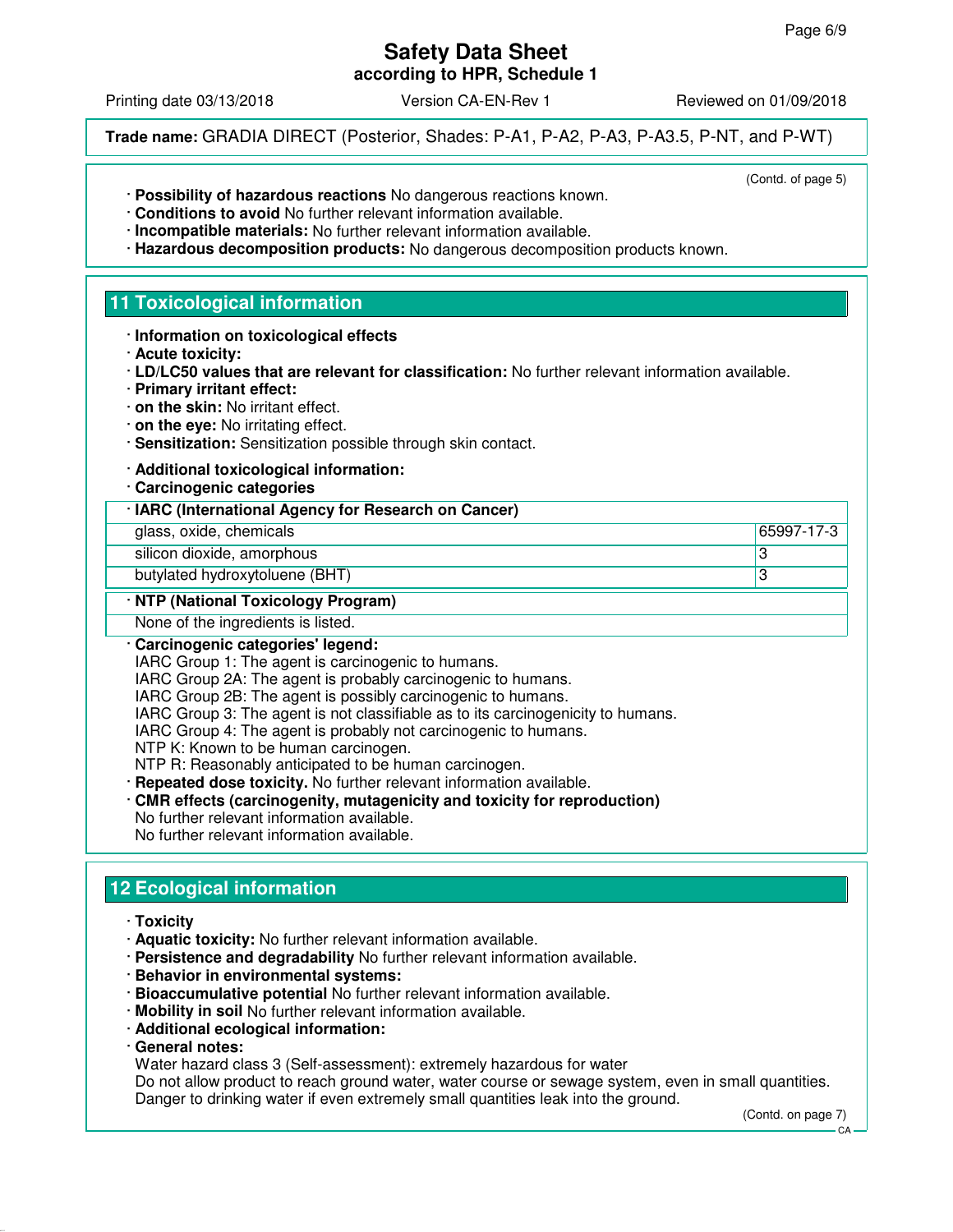# **Safety Data Sheet**

**according to HPR, Schedule 1**

Printing date 03/13/2018 **Version CA-EN-Rev 1** Reviewed on 01/09/2018

**Trade name:** GRADIA DIRECT (Posterior, Shades: P-A1, P-A2, P-A3, P-A3.5, P-NT, and P-WT)

(Contd. of page 6)

### · **Results of PBT and vPvB assessment**

· **PBT:** Not applicable.

· **vPvB:** Not applicable.

· **Other adverse effects** No further relevant information available.

# **13 Disposal considerations**

· **Waste treatment methods**

· **Recommendation:**

Dispose of contents / container in accordance with local / regional / national / international regulations.

- · **Uncleaned packagings:**
- · **Recommendation:** Disposal must be made according to official regulations.

| 14 Transport information                                                            |                 |
|-------------------------------------------------------------------------------------|-----------------|
| · UN-Number<br>· DOT, TDG, ADN, IMDG, IATA                                          | Void            |
| $\cdot$ UN proper shipping name<br>· DOT, TDG, ADN, IMDG, IATA                      | Void            |
| · Transport hazard class(es)                                                        |                 |
| · DOT, TDG, ADN, IMDG, IATA<br>· Class                                              | Void            |
| · Packing group<br>· DOT, TDG, IMDG, IATA                                           | Void            |
| · Environmental hazards:<br>· Marine pollutant:                                     | No.             |
| · Special precautions for user                                                      | Not applicable. |
| · Transport in bulk according to Annex II of<br><b>MARPOL73/78 and the IBC Code</b> | Not applicable. |
| · UN "Model Regulation":                                                            | Void            |

# **15 Regulatory information**

· **Safety, health and environmental regulations/legislation specific for the substance or mixture** · **SARA (Superfund Amendments and Reauthorization Act)**

· **Section 355 (extremely hazardous substances):**

None of the ingredients is listed.

· **Section 313 (Specific toxic chemical listings):**

None of the ingredients is listed.

· **TSCA (Toxic Substances Control Act):**

glass, oxide, chemicals

urethane dimethacrylate (UDMA)

(Contd. on page 8)

 $C.A$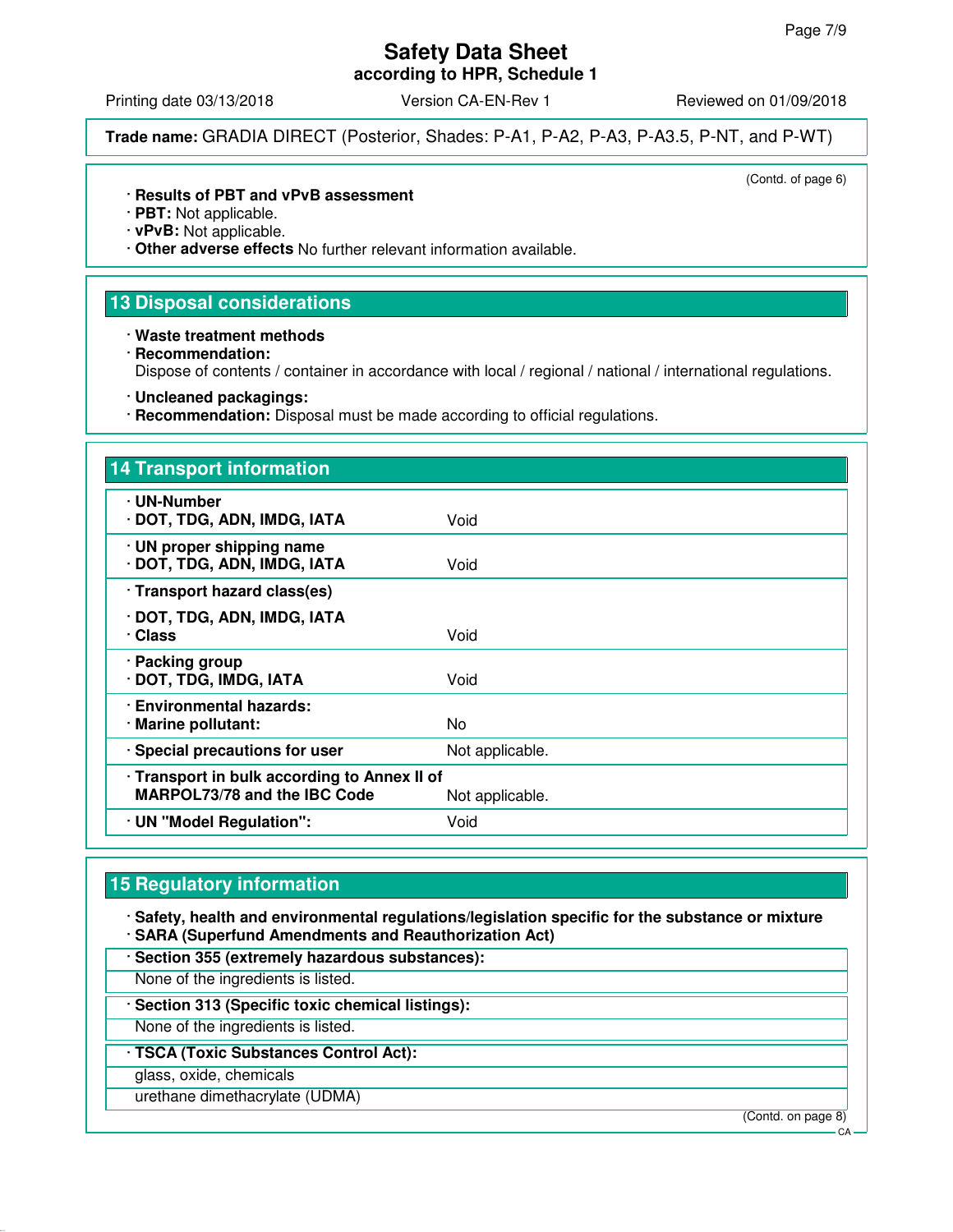# **Safety Data Sheet**

**according to HPR, Schedule 1**

Printing date 03/13/2018 **Version CA-EN-Rev 1** Reviewed on 01/09/2018

**Trade name:** GRADIA DIRECT (Posterior, Shades: P-A1, P-A2, P-A3, P-A3.5, P-NT, and P-WT)

(Contd. of page 7)

bismethacrylate\*\* dimethacrylate\*\*

### · **Canadian substance listings:**

· **Canadian Domestic Substances List (DSL)**

glass, oxide, chemicals

silicon dioxide, amorphous

bismethacrylate\*\*

photoinitiator\*\* UV-light absorber\*\*

stabilizer\*\*

initiator\*\*

silane\*\*

butylated hydroxytoluene (BHT)

# · **Canadian Ingredient Disclosure list (limit 0.1%)**

None of the ingredients is listed.

### · **Canadian Ingredient Disclosure list (limit 1%)**

None of the ingredients is listed.

### · **GHS label elements**

The product is classified and labeled according to the Globally Harmonized System (GHS). · **Hazard pictograms**



· **Signal word** Warning

- · **Hazard-determining components of labeling:** urethane dimethacrylate (UDMA) bismethacrylate\*\*
- · **Hazard statements** May cause an allergic skin reaction.

· **Precautionary statements** Avoid breathing dust/fume/gas/mist/vapours/spray. Contaminated work clothing should not be allowed out of the workplace. Wear protective gloves. If skin irritation or rash occurs: Get medical advice/attention. Specific treatment (see on this label). Dispose of contents/container in accordance with local/regional/national/international regulations.

· **Chemical safety assessment:** A Chemical Safety Assessment has not been carried out.

# **16 Other information**

· **Department issuing SDS:** Regulatory Affairs · **Contact:**

Regulatory Affairs Telephone No. +1 (708) 597-0900 sds@gcamerica.com